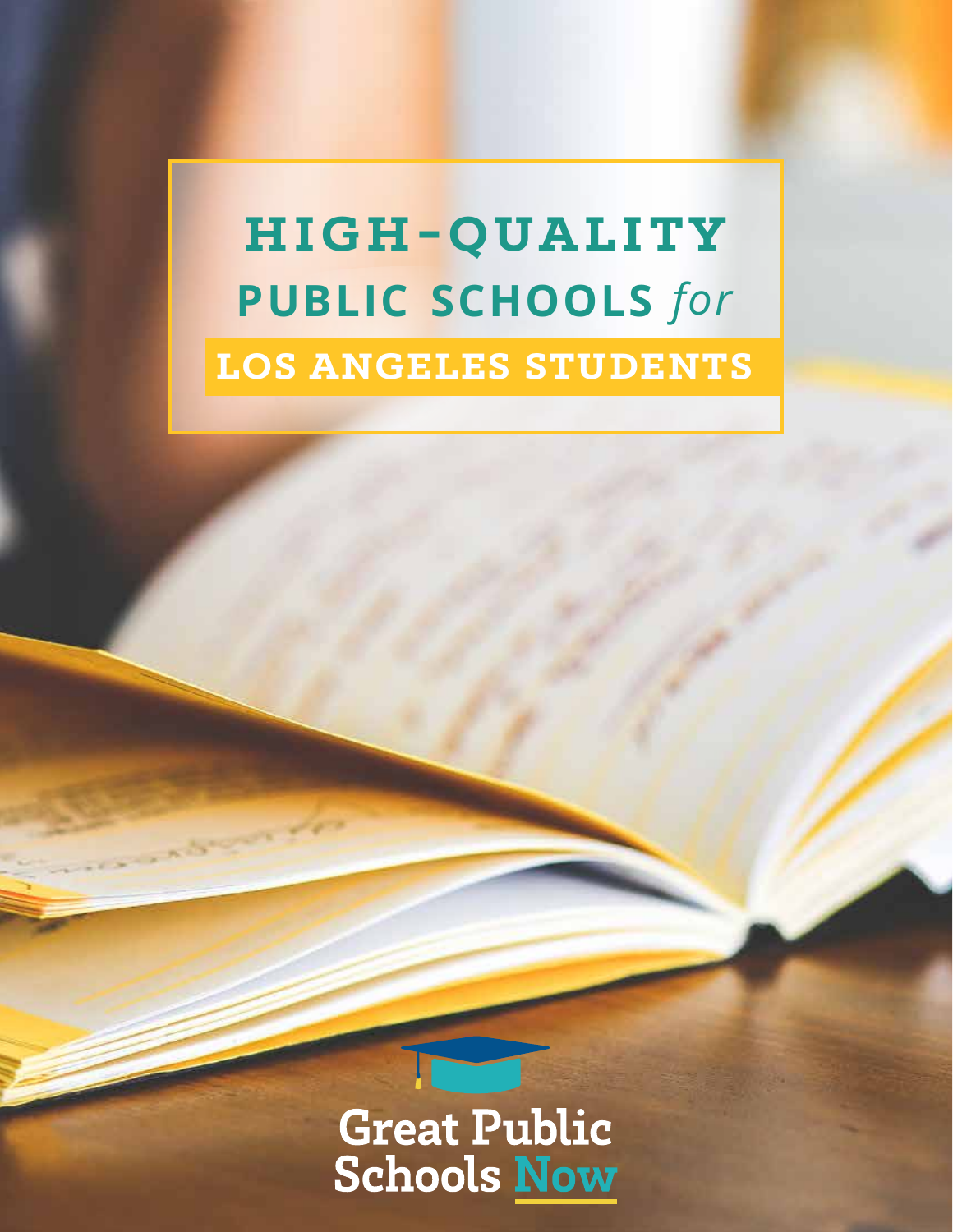## The children of Los Angeles deserve the absolute best.

It shouldn't come as a surprise to anyone who cares about education in our city, to hear that while there are many bright spots to celebrate, too many of our schools have a lot of room left to grow. Many people from diverse backgrounds have dedicated their lives to that growth, whether as teachers, involved parents, policymakers, or as activists and advocates.

Great Public Schools Now is a new organization designed to help reach the goal shared by every single one of these groups – increased access to quality education for all students, regardless of what zip code they live in. And to do it with a sense of urgency and relentless commitment that will require a broad vision, coupled with a laser-like focus, to re-vision what the future of the Los Angeles should look like so we can continue to thrive as a great city.

Making great schools isn't about just one model of success. It's about finding what works, and making sure as many students as possible get access to real, equity-based solutions. As a single mom trying to find the best schools for my own 10-year-old son, I live the challenges and tensions faced by so many parents – finding a school that brings out the best in my son as a learner, a rigorous program that will lead to college attainment and success, and a school culture where his whole, unique self is affirmed and valued, while staying radically committed to public education. That's why it's so important to me to work on meeting these challenges – all of our children deserve nothing less. Yes, it's personal.

In the coming pages, you'll find a new, community-centric plan for improving schools across the region – regardless of governance model, curricular orientation or operational platform This plan is designed to give parents in low-income areas a real choice, real access for their kids, while preserving and augmenting things that are working today.

I look forward to working with advocates and stakeholders in the weeks and months ahead to put this plan into action and continuing to refine and drive toward a path forward for Los Angeles. This is our city. All kids our 'our kids.' We owe them the urgency of now to make progress toward real fairness and equity in education. They can't – and we won't – wait any longer.

Adelante!

Myrna Castrejón executive director great public schools now

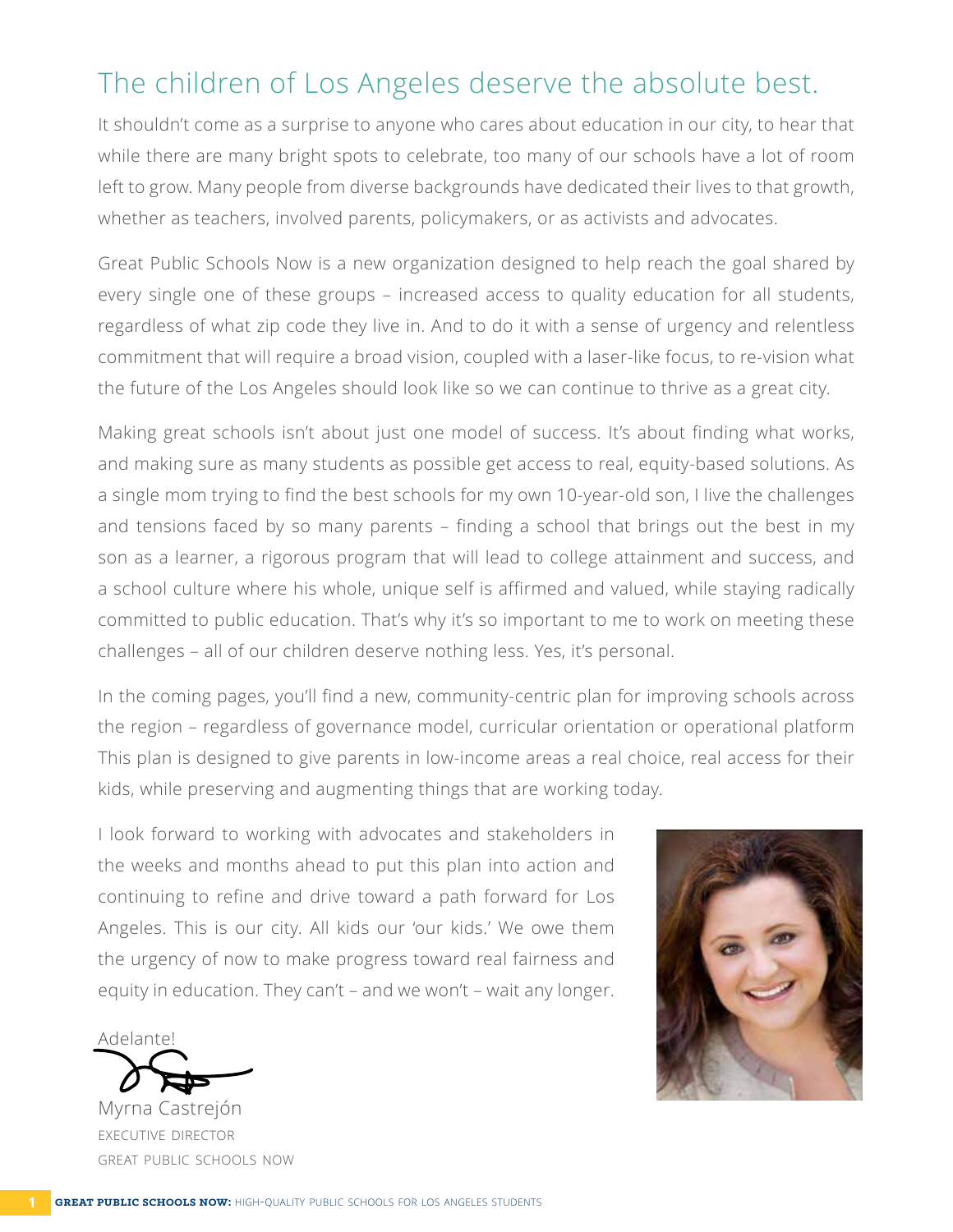

### **executive summary**

Far too many families in Greater Los Angeles struggle to access a great public school in their neighborhood. Despite improvements in public education over the past decade, far too many students across Southern California are attending schools that leave them unprepared for the future.

Recognizing the urgency of the problem, Great Public Schools Now was formed to support the replication of successful public schools, regardless of school governance type, in communities of need. The effort will seek to augment their capacity by adding to their existing enrollment or by starting a new school.

Great Public Schools Now will focus on ten neighborhoods across Greater Los Angeles where the prevalence of free and reduced lunch and local income levels intersect with chronically underperforming schools and few high quality school choices for struggling families. In these areas of low opportunity, more than 160,000 students are stuck in under-performing schools that are not preparing them for the success of which they are capable.

Our goal is to dramatically increase the number of high-quality public schools in these and other high-need neighborhoods where similar conditions prevail, and strengthen the environment to support high achievement for all Los Angeles students, whether by duplicating best practices, providing needed material support, or expanding capacity for enrollment.

**Great Public Schools Now has identified four funding priorities that will help the expansion of high-quality public schools to carry out its mission.**

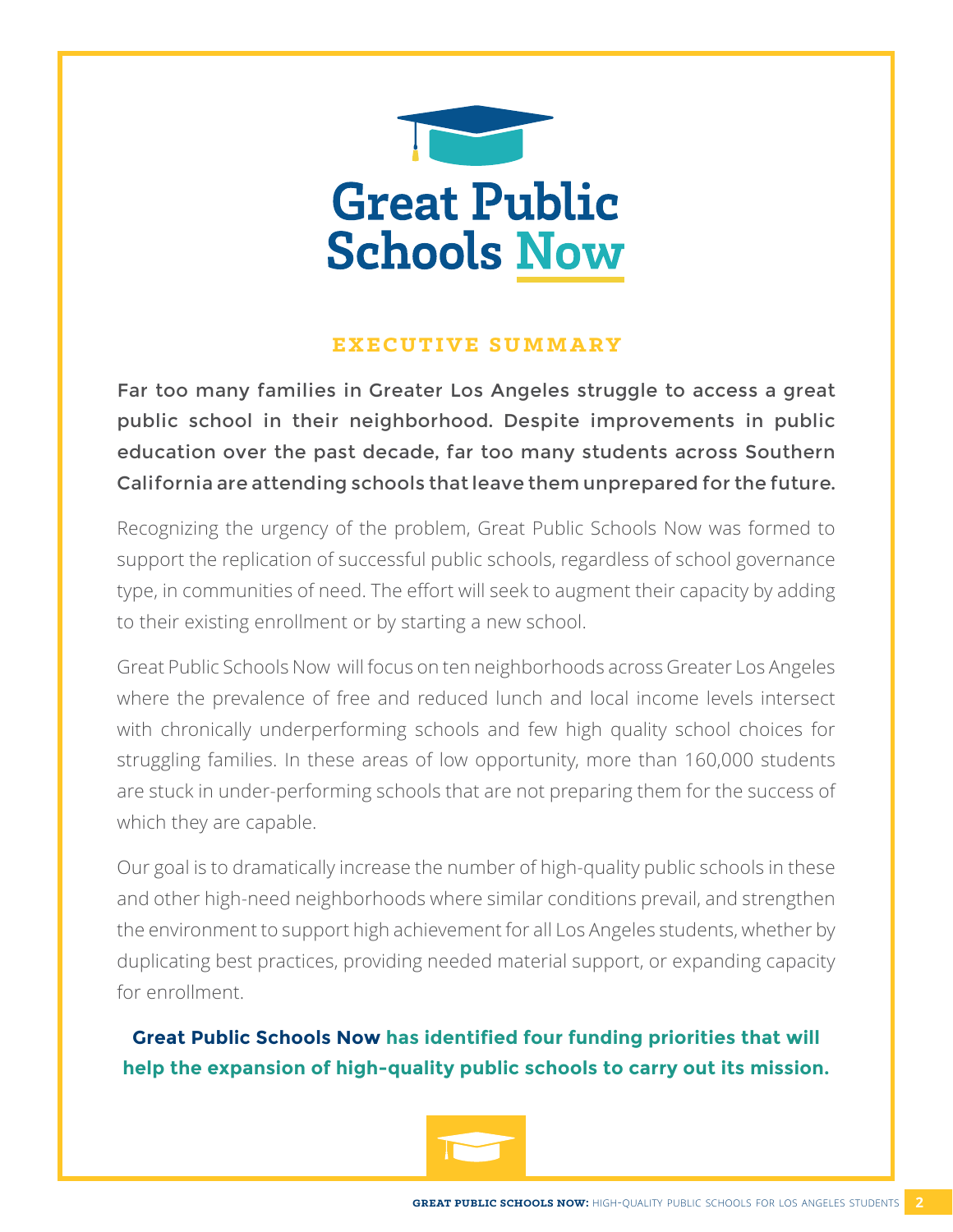# **1** Community outreach and engagement

Great Public Schools Now envisions a multiyear effort that honors families' engagement and authentic advocacy for greater equity and access to great schools. Engaging directly with stakeholders, Great Public Schools Now will support the growth or creation of schools with the participation of local communities. The Great Public Schools Now team plans to spend significant time and energy reaching out to parents and community members to better understand the kinds of schools they want for their children. Parent voices are far too frequently absent from discussions about Los Angeles' school system.

Moreover, Great Public Schools Now will collaborate with the district and city leaders to create an environment supportive of the growth and sustainability of high-performing public schools. This includes facilitating an active coalition of political, business, faith, civic, district, teacher and parent leaders that supports policies that will benefit all students, and craft a childrenfirst agenda for Los Angeles.

## **2** Teacher and leadership pipeline and support

Los Angeles is fortunate to have thousands of skilled teachers and school leaders who are committed to ensuring that every child receives an excellent education. However, enrollment in teacher preparation programs across the state is rapidly declining. Great Public Schools Now is committed to helping schools recruit a teaching and principal cadre that is diverse—in terms of experience and racial and socioeconomic background—and that can fill historically hardto-staff positions in science, mathematics and special education. It is equally important to support school leaders in creating the conditions within schools to retain high performers and to develop teacher leaders to serve in critical roles as grade level and department chairs, mentors and to become the next generation of school leaders.

Great Public Schools Now will also seek to support future school leaders and provide ongoing support and coaching to current principals

working in GPSN partner public schools, and Great Public Schools Now hopes to work with existing and new organizations to better prepare and support Los Angeles public school teachers. This may include grants to traditional and alternative-route teacher preparation programs (e.g., teacher residencies and intern programs) and partnerships with other pre-service training organizations.

For school leaders, Great Public Schools Now will support organizations that provide differentiated training programs for rising leaders for new district or charter public schools and coaching for returning principals for new charter or district schools to improve their practice, develop opportunities for teacher leaders and create the conditions that not only enhance student success (such as providing better coaching and support for teachers) but also retain and encourage the input of high-performing teachers.

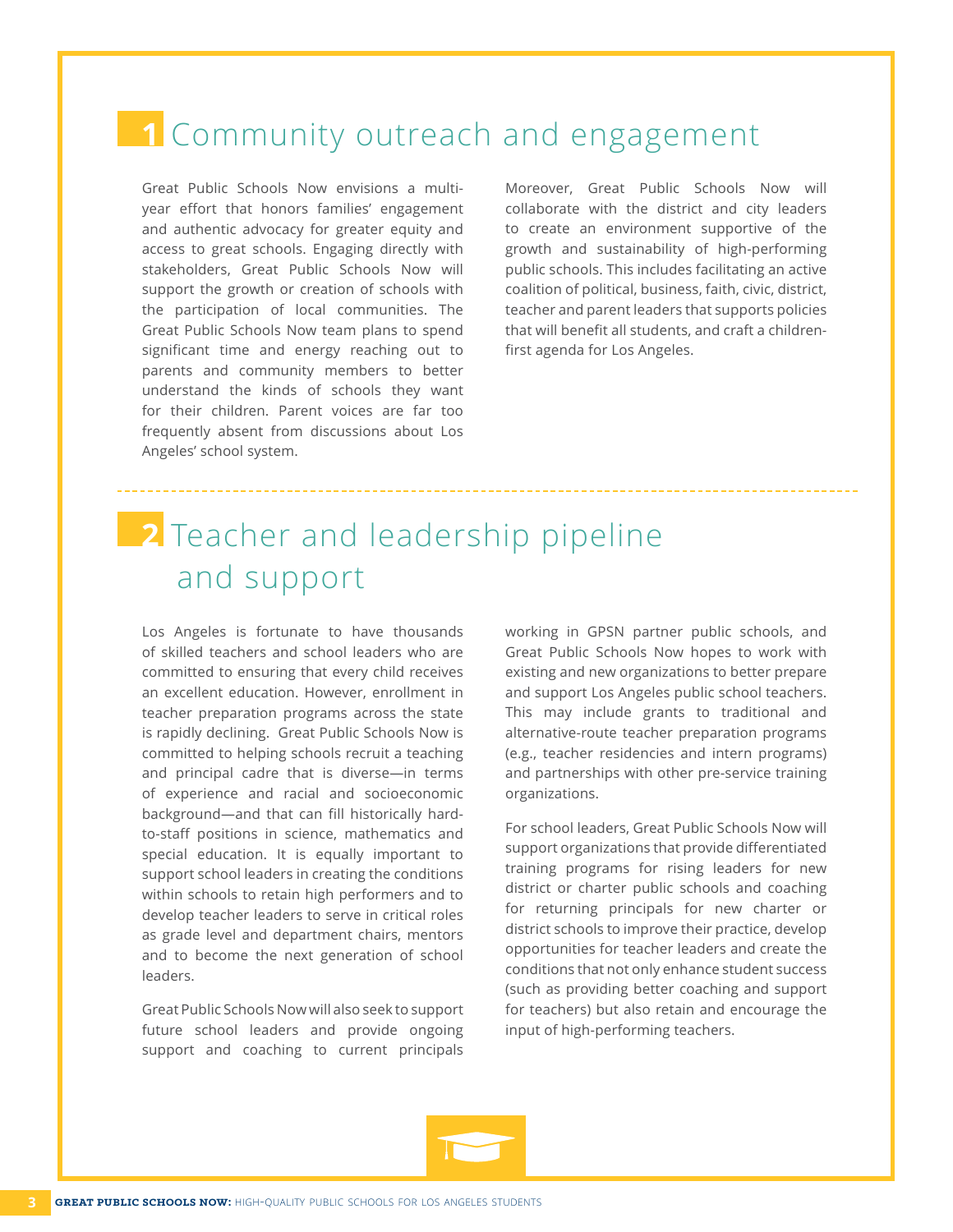# **3** Facilities

Every student in Los Angeles has the right to learn in a safe, clean, positive learning environment. Yet identifying and securing adequate facilities remains the most significant barrier to opening new charter public schools in Greater Los Angeles.

Great Public Schools Now will employ a range of solutions to assist charter public schools in financing long-term or permanent facilities, including subsidizing lease and debt service costs directly or by providing grants to nonprofit real estate developers. Great Public Schools Now may also seek to incentivize collaboration by mitigating some of the costs of co-location on district operated and independent charter public schools.

# **4** School replication grants for all types of schools

Great Public Schools Now plans to support the growth or expansion of high-quality public schools or proposed schools with the potential to be high-quality in Los Angeles neighborhoods with the greatest need (i.e., those where large numbers of low-income families reside and that lack high-quality public school options). Schools that receive grants from Great Public Schools Now may include any type of high-performing public school, including charter public schools, district magnet schools, pilot, Partnership for Los Angeles schools and other district public schools, provided they demonstrate a track record or significant potential to be successful on various performance measures.

**The goal of GPSN and this plan is to dramatically increase students' access to a high quality system of learning – to expand what's working and serve students well.** Every single student that gains access to a high-quality public school constitutes a success for our communities, and as long as there are neighborhoods where students do not have that access, there will be a role for Great Public Schools Now and its efforts.

The goal of Great Public Schools Now and this plan is to dramatically increase students' access to a high quality system of learning – to expand what's working and serve students well.

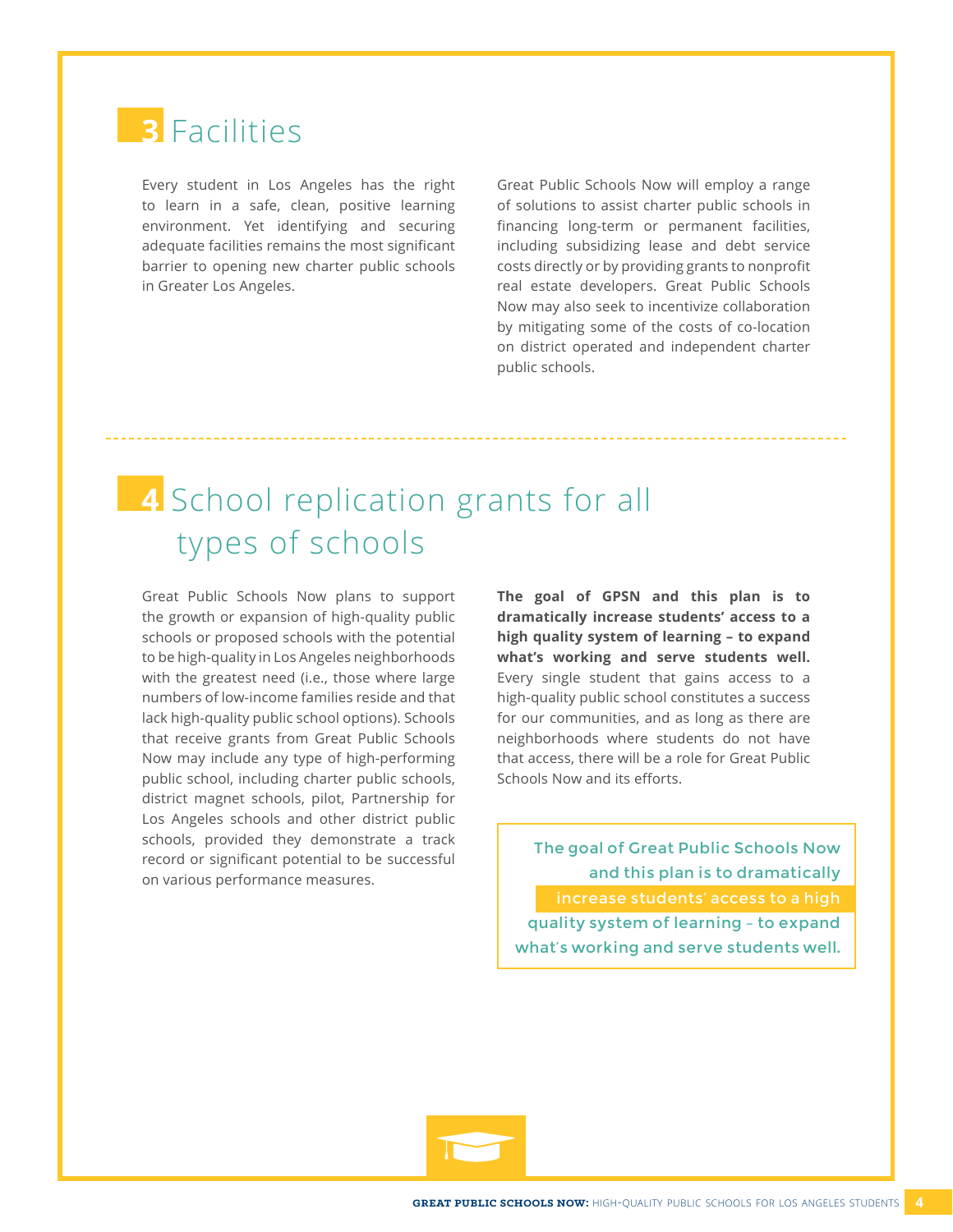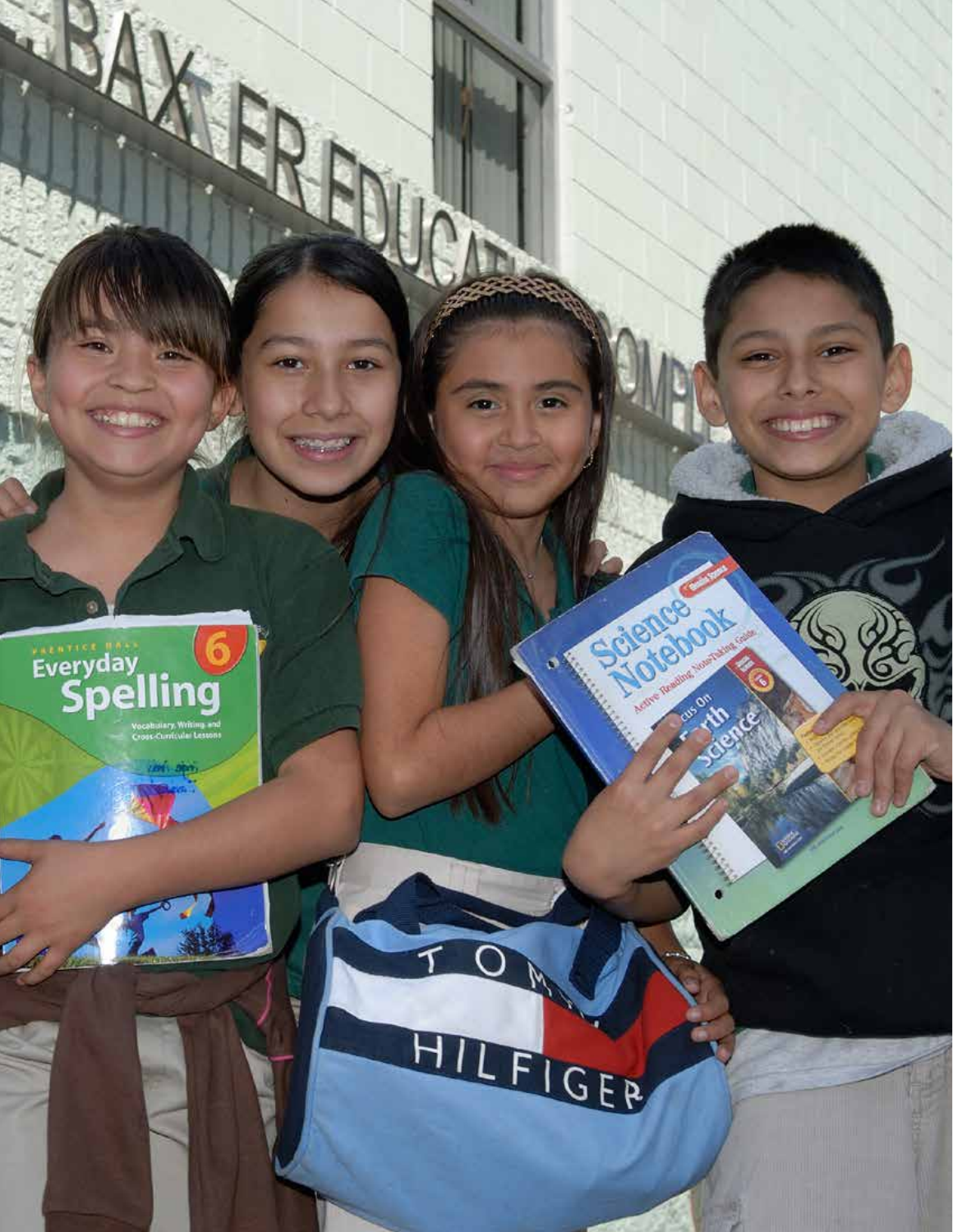## INTRODUCTION

For decades, educators, administrators, and local elected officials have worked tirelessly to serve all students who attend public schools in Greater Los Angeles. While these efforts have moved our public schools forward, they have not advanced far enough or fast enough to serve every student. Today, **far too many families struggle to access a great public school** and all the opportunity an excellent education provides.

Families often face the greatest difficulty accessing a high-quality public school in low-income neighborhoods and communities of color. For these families, who recognize that a great education is the ticket to a better life, the lack of access to high-quality public schools for their children has the potential to limit their future. In areas of Greater Los Angeles, poverty, lack of opportunity, and low performing schools form a potent mix that leaves our youth's potential untapped. **More than 160,000 low income students and English Language Learners are enrolled in schools whose performance is so dismal that 80 percent of students are learning below grade level.** Middle and upper income families enjoy choices the poor have, quite simply, been denied – the ability to move across zip codes in search of better schools and less strained communities. Los Angeles families seek out higher quality options by the thousands, but the demand far outstrips available seats – more than 40,000 students remain on charter waiting lists and thousands more attempt to enroll in high performing district magnets, but there is simply not enough space for them. In the pursuit of equity, we must do more to increase access.

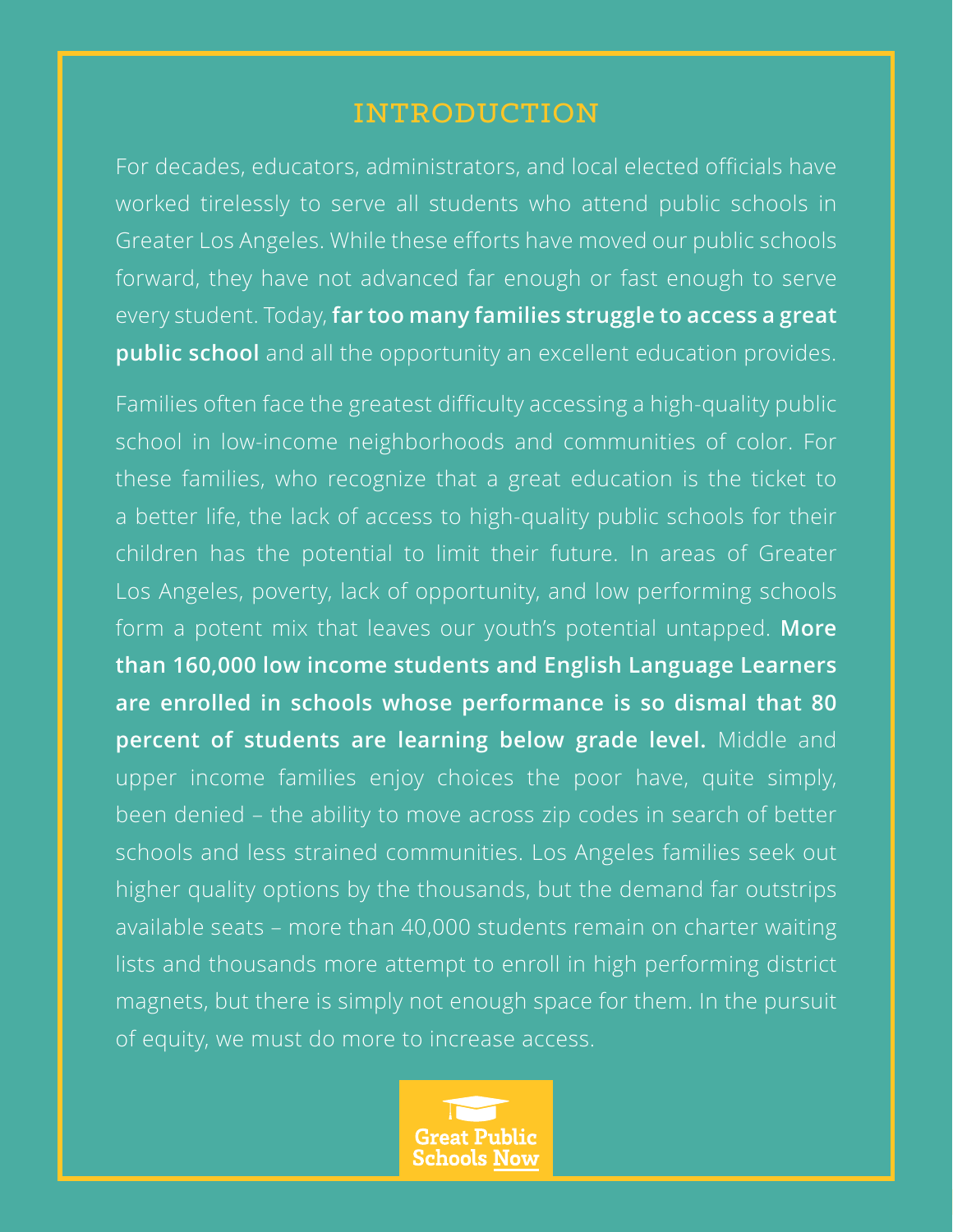

**Great Public Schools Now** was formed in late 2015 to increase access to strong schools and provide a quality education to children across Los Angeles, with an urgent focus on expanding choices in areas of high need and for all types of public schools.

The singular goal of Great Public Schools Now is to **increase access to high quality public schools, period.** It is not to pursue any model of schooling for its own sake. The past ten years of charter growth in Los Angeles, though, have demonstrated that replicating what works is the fastest, most effective means of accelerating the increase in high quality options for families. This organization will **catalyze the replication of schools that work, regardless of school governance type, model or programmatic orientation.** We encourage and will support the growth of *all* types of schools – charter or magnet, pilot or Partnership – as long as they provide an excellent education to high-need students. Support will either augment their capacity by adding to their existing enrollment or by starting new schools.

Our goal is to dramatically increase low income families' access to high quality schools – expand what's working and serve students well.

Every single student that gains access to a high-quality public school because of our efforts will constitute a success. And as long as there are neighborhoods where students do not have that access, Great Public Schools Now will continue its efforts.

Our goal is to dramatically increase low income families' access to high quality schools – expand what's working and serve students well.

The following plan describes the work Great Public Schools Now intends to do in order to achieve this goal. It outlines our geographic priorities – ten high-need neighborhoods where too many students are not getting the education they deserve, and surrounding areas where the demographics and the need are comparable. It further identifies four funding priorities that will help the expansion of high-quality public schools of all types: community outreach and engagement, teacher and leadership support for all Los Angeles, facilities, and school expansion grants.

While this plan lays out our funding priorities and strategy, the details of how best to support high-quality public schools, whether district or charter, will continue to evolve as we engage parents, educators, funders, and civic leaders. We welcome your feedback and support, and we hope you will join us in this historic effort to ensure that all Los Angeles students have access to a great public education.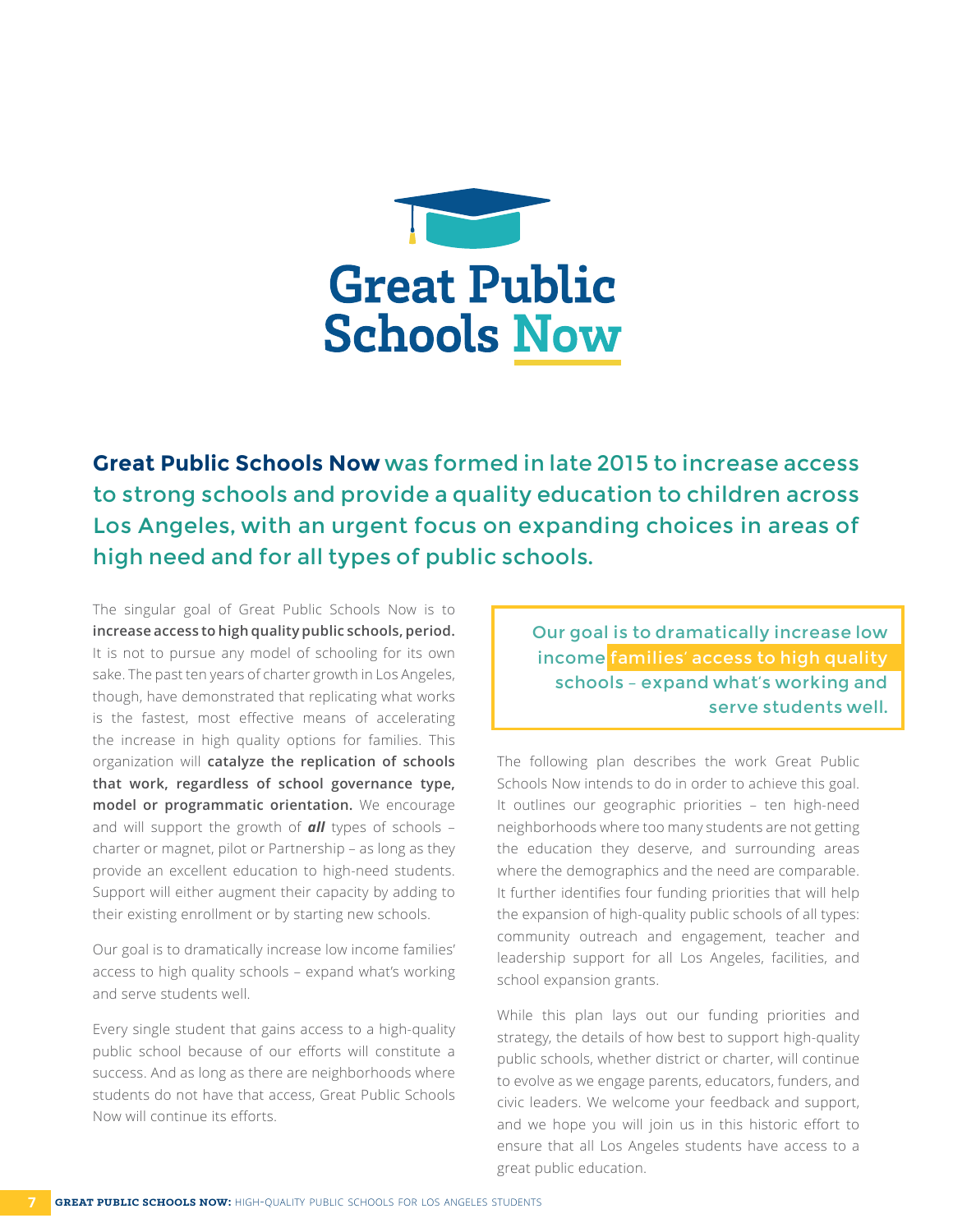# $\Box$  Our efforts to date

Great Public Schools Now began with the belief that every student in Los Angeles deserves to have access to a high-quality public school in his or her neighborhood. Though funders and Great Public Schools Now's leaders began with some ideas of how to accomplish this goal, our plans have and will continue to evolve based on feedback from community and education stakeholders.

In 2015, Great Public Schools Now commissioned a poll of Los Angeles residents to determine their attitudes toward public education in the city.<sup>1</sup> The poll found that respondents viewed education as the single most important issue facing the city, above job creation, crime, and infrastructure.

**74%** of voters living within the Los Angeles<br>**74%** Unified School District support the expansion of charter public schools in neighborhoods where existing schools are struggling.

**87%** of respondents support "reforming the public education system" in Los Angeles.

**88%** of respondents favor investing in district schools through proven programs like magnet schools.

**69%** of respondents want additional charter public schools in their own neighborhoods.

**88%** of respondents support making sure<br> **88%** every student in a community with an underperforming public school has an opportunity to attend a higher performing public school.

**Our poll results showed that Angelenos share our sense of urgency in improving education** in the city, and that the overwhelming majority of those polled support expanding proven education options, including magnets and charter public schools.

Great Public Schools Now has also met with **over 50 diverse and differentiated community organizations** to elicit discussion and feedback to shape our vision for the organization and gain valuable insights on what works and what doesn't work in their communities. This community input has informed the plan outlined here, making our strategies more comprehensive and realistic. Ideas like broadening the scope of work to embrace and replicate the 'bright spots' in Los Angeles Unified schools that serve high-needs students well, rethinking how to make Los Angeles an attractive place to teach, and identifying the right neighborhoods for focused partnership and working with community partners emerged from these many conversations across Los Angeles.

In addition to community leaders, **Great Public Schools Now has begun conversations with Los Angeles Unified School District leadership** to define specific strategies for collaboration that help to bridge traditional and charter public schools and foster exchanges that will improve education across Los Angeles. Great Public Schools Now aims to support avenues for the sharing of best-practices, and supporting teacher and principal leadership. We are looking forward to continuing these meetings and expanding them to include other leaders in Greater Los Angeles.

Great Public Schools Now's outreach is far from concluded, and we will continue to meet with additional stakeholders as we continue to shape our efforts to expand high-quality options for students.

1 Findings of phone poll of 1,150 Los Angeles voters, conducted in September, 2015, by Mercury LLC and released by the California Charter Schools Association in October 2015.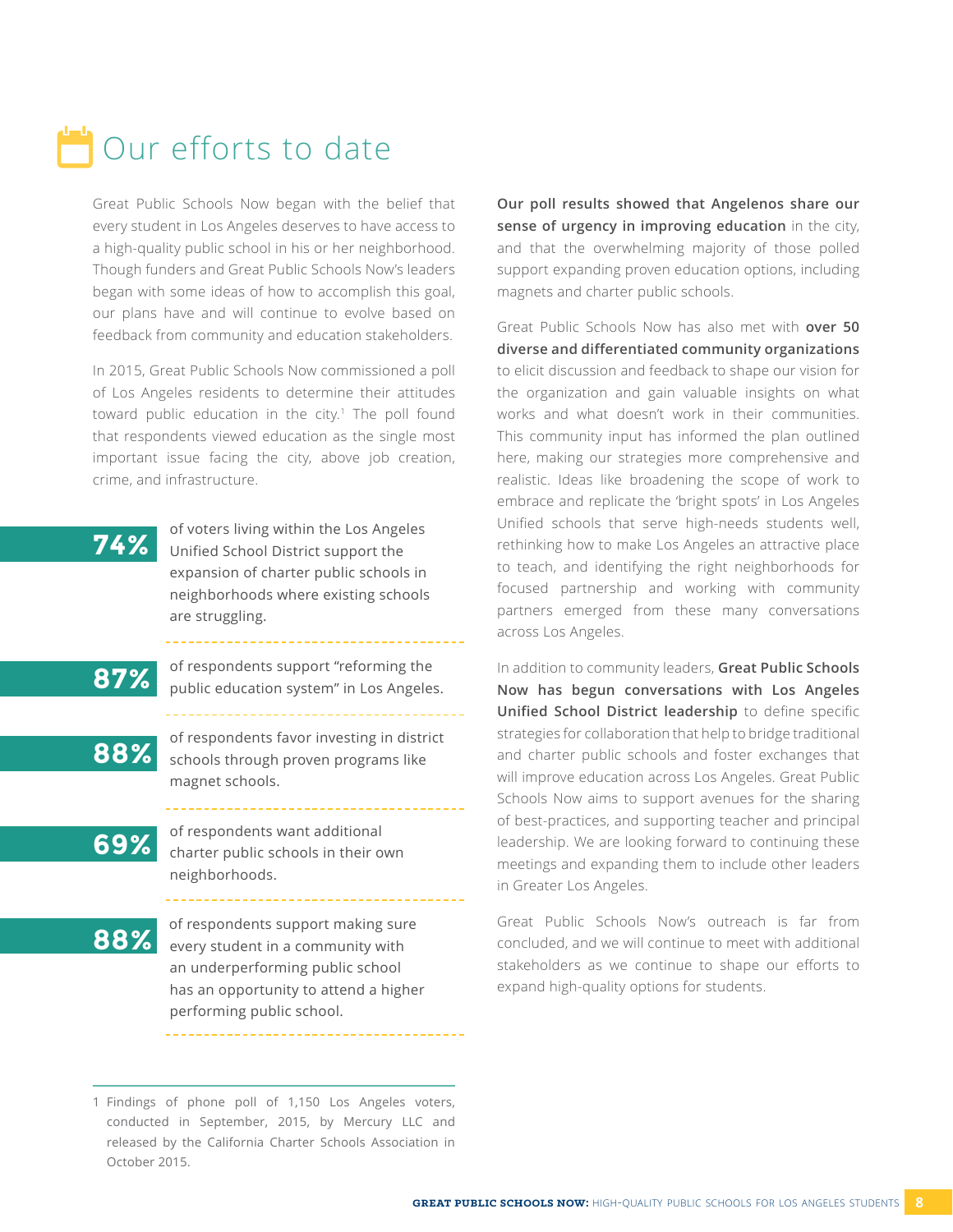

## Focus neighborhoods

**Access to a high-quality public education is not consistent across Greater Los Angeles.** Far too often, students' ZIP codes determine what kind of education they will receive. Great Public Schools Now is focused on bringing high-performing public schools into areas where few, if any, exist.

As a result, we have identified ten neighborhoods and surrounding areas where the needs are greatest and will be the focus of Great Public Schools Now's efforts. These neighborhoods are (in alphabetical order):

| Boyle Heights/East LA | South Los Angeles   |
|-----------------------|---------------------|
| El Sereno             | Vermont Slauson     |
| Pacoima               | Vermont Square      |
| Panorama City         | Watts-Westmont      |
| South Gate            | Westlake-Pico Union |

We identified these areas based on the performance of existing schools in the area and on the poverty level. Each neighborhood and district has clusters of underperforming schools, coupled with a few high-performing schools, measured by prior academic attainment Great Public Schools Now's efforts work with and within these communities to serve students well and increase access to instruction that will prepare them for college or careers.

(as measured by API), last year's Smarter Balanced Assessments (SBAC), and high school dropout rates. Poverty levels are based on both Free and Reduced Price Meals (FRPM) percentages of student populations and income levels of residents. For illustration purposes, the map here shows each area based on the Los Angeles Times's neighborhood map.

These neighborhoods present pockets of low opportunity, where too many students do not have access to high quality programs that match their potential and are not preparing them for long term success. Great Public Schools Now's efforts work with and within these communities to serve students well and increase access to instruction that will prepare them for college or careers.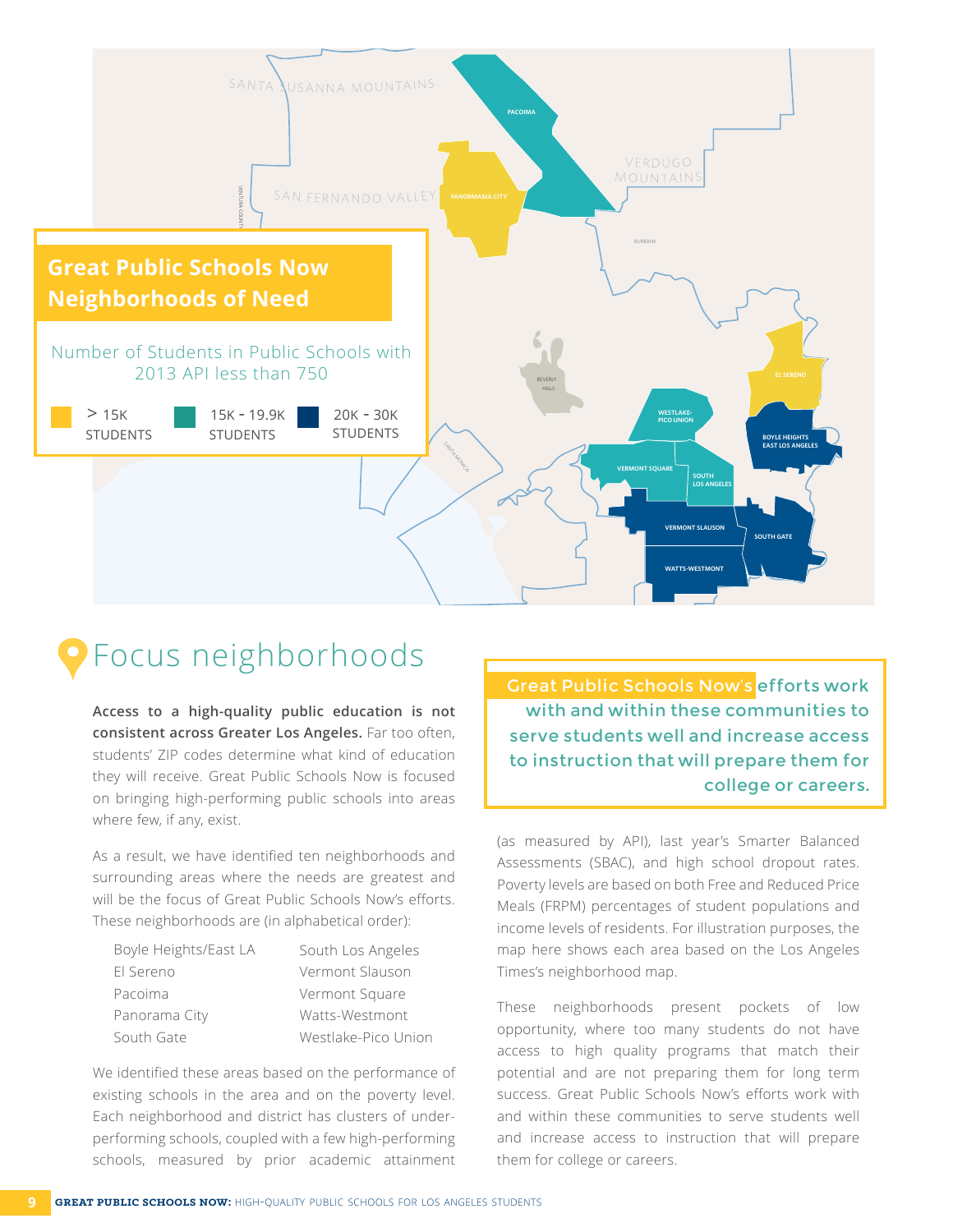## Identifying high-quality schools in areas of need

Great Public Schools Now is committed to funding public schools of any type if they meet two criteria: **(1) they must be high-quality or have the potential to be high quality,** and **(2) they must serve students in poverty well.**

To determine whether a school's student population is high-need, it can be evaluated by both FRPM percentages and income level of the neighborhood; the State of California defines high need as communities where more than 55% of students are eligible for free and reduced lunch or are English Language Learners.

Defining quality, though, is more complex at this moment. Even as the State of California navigates changes to its public school assessment and accountability system, Great Public Schools Now will seek to identify

for replication a high quality school, **using multiple measures that may include** state assessment results (with and without accounting for differences in student populations), student retention rates, graduation rates, college readiness metrics, equity measures, and transparency and accountability to the families they serve. Great Public Schools Now may also consider public schools that may not yet meet these high-quality thresholds but that have exhibited strong academic growth and are poised to continue to improve.

## Funding priorities

Great Public Schools Now has identified four priority areas for its investment to assist charter public and district public schools in expanding their capacity to serve students in need. They are **(1) community outreach and engagement, (2) teacher and leadership pipeline and support, (3) facilities,** and **(4) school replication grants.** Though these four areas will be the priorities for Great Public Schools Now, they do not exclude support in other areas consistent with our stated goal.

### **1 community outreach and engagement**

If this effort is to be successful, the continuous engagement and support of parents and community members must be a central component. Great Public Schools Now envisions a multi-year effort that honors families' engagement and authentic advocacy for greater equity and access to great schools. Great Public Schools will continue to engage directly with stakeholders including public school students and their parents, teachers and representatives of school districts and community-based organizations—in the creation and expansion of high-quality public schools throughout Greater Los Angeles.

Great Public Schools Now will support the growth or creation of schools with the participation of local communities. The Great Public Schools Now team plans to spend significant time and energy reaching out to parents and community members to better understand the kinds of schools they want for their children. Parent voices are far too frequently absent from discussions about Los Angeles' school system. Great Public Schools Now will work with multiple organizations and directly

Great Public Schools Now envisions a multi-year effort that honors families' engagement and authentic advocacy for greater equity and access to great schools.

with community based parent groups to ensure that the families we aim to serve have multiple opportunities for engaging in their children's education.

Moreover, Great Public Schools Now will collaborate with the district and city leaders to create an environment supportive of the growth and sustainability of highperforming public schools. Great Public Schools Now will work to strengthen the policy and civic environment that will help to sustain and grow high-quality public schools, where collaboration and exchange of best practices between the traditional and charter public school sectors leads to more rapid and sustainable transformation and high performance. Great Public Schools Now will seek to facilitate an active coalition of political, business, faith, civic, district, teacher and parent leaders that supports policies that will benefit all students, and craft a children-first agenda for Los Angeles.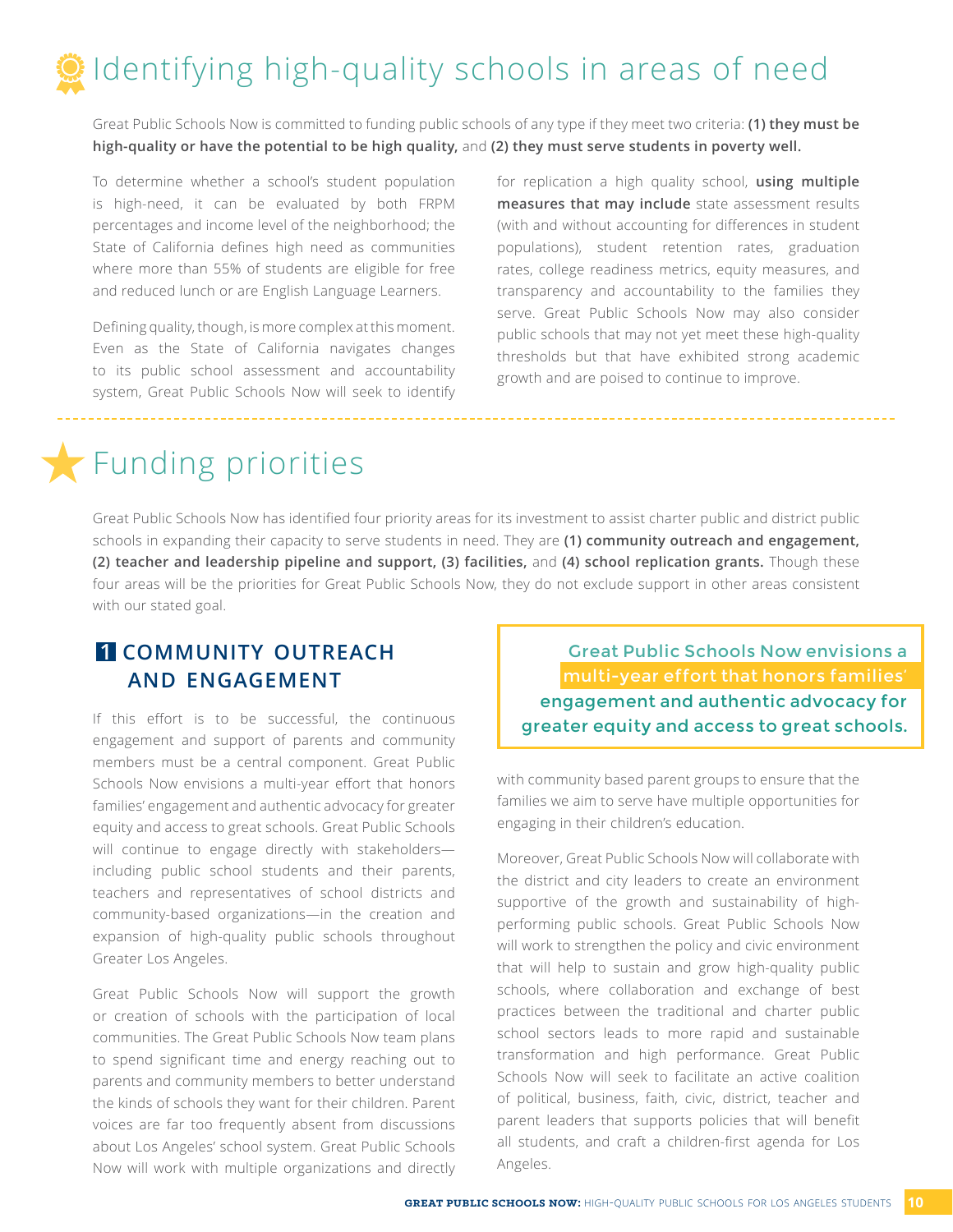#### **2 teacher and leadership pipeline and support**

Los Angeles is fortunate to have thousands of skilled teachers and school leaders who are committed to ensuring that every child receives an excellent education. However, enrollment in teacher preparation programs across the state is rapidly declining. According to the California Teacher Credentialing Commission, enrollment has fallen by more than half in teacher preparation programs across the state between 2008 and  $2012$ ,<sup>2</sup> from  $42,245$  to  $19,933$ ; additionally, large numbers of teachers are expected to retire over the next decade. Moreover, the introduction of new and more rigorous standards, the growing role of technology in classrooms and increased attention to how to help English Language Learners succeed academically, are placing higher demands on educators, even as specialized fields like special education and STEM instruction are severely shorthanded.

A key goal of Great Public Schools Now is to ensure that new and existing Los Angeles public school teachers and leaders receive the highest-quality preparation. Great Public Schools Now is also committed to helping schools recruit a teaching and principal cadre that is diverse in terms of experience and racial and socioeconomic background—and that can fill historically hard-tostaff positions in science, mathematics and special education. It is equally important to support school leaders in creating the conditions within schools to retain high performers and to develop teacher leaders to serve in critical roles as grade level and department chairs, mentors and to become the next generation of school leaders.

Great Public Schools Now will also seek to support future school leaders and provide ongoing support and coaching to current principals working in GPSN partner public schools. The importance of an effective principal cannot be overstated (research has found that principals alone account for 25 percent of a school's total impact on student achievement).3 Principals fill a staggering

- 2 California Teacher Credentialing Commission. Annual Report on California Teacher Preparation Programs for the Academic Year 2012-13. October 2015.
- 3 Marzano, R. J., Waters, T., & McNulty, B. (2005). School leadership that works: From research to results. Alexandria, VA: Association for Supervision and Curriculum Development.

range of roles, and, unsurprisingly, the position is subject to high rates of burnout and turnover. A recent report by the School Leaders Network found that 50 percent of new principals are not retained beyond their third year of leading.4 Demands are arguably the highest for principals who establish new schools or attempt to turn around chronically low-performing schools. These individuals need a more personalized training experience that develops different skills than are required of principals taking over established, highquality schools.

A key goal of Great Public Schools Now is to ensure that new and existing Los Angeles public school teachers and leaders receive the highest-quality preparation.

Great Public Schools Now hopes to work with existing and new organizations to better prepare and support Los Angeles public school teachers. This may include grants to traditional and alternative-route teacher preparation programs (e.g., teacher residencies and intern programs) and partnerships with other preservice training organizations. Great Public Schools Now will have a specific focus on programs that, through recruitment and/or training, are helping to address ongoing shortages in fields like STEM (science, technology, engineering, and math) and special education and the need for a more diverse teacher force that better reflects the backgrounds of Los Angeles students.

For school leaders, Great Public Schools Now will support organizations that provide differentiated training programs for rising leaders for new district or charter public schools and coaching for returning principals for new charter or district schools to improve their practice, develop opportunities for teacher leaders and create the conditions that not only enhance student success (such as providing better coaching and support for teachers) but also retain and encourage the input of high-performing teachers.

<sup>4</sup> School Leaders Network. "Churn: The High Cost of Principal Turnover." October 2014.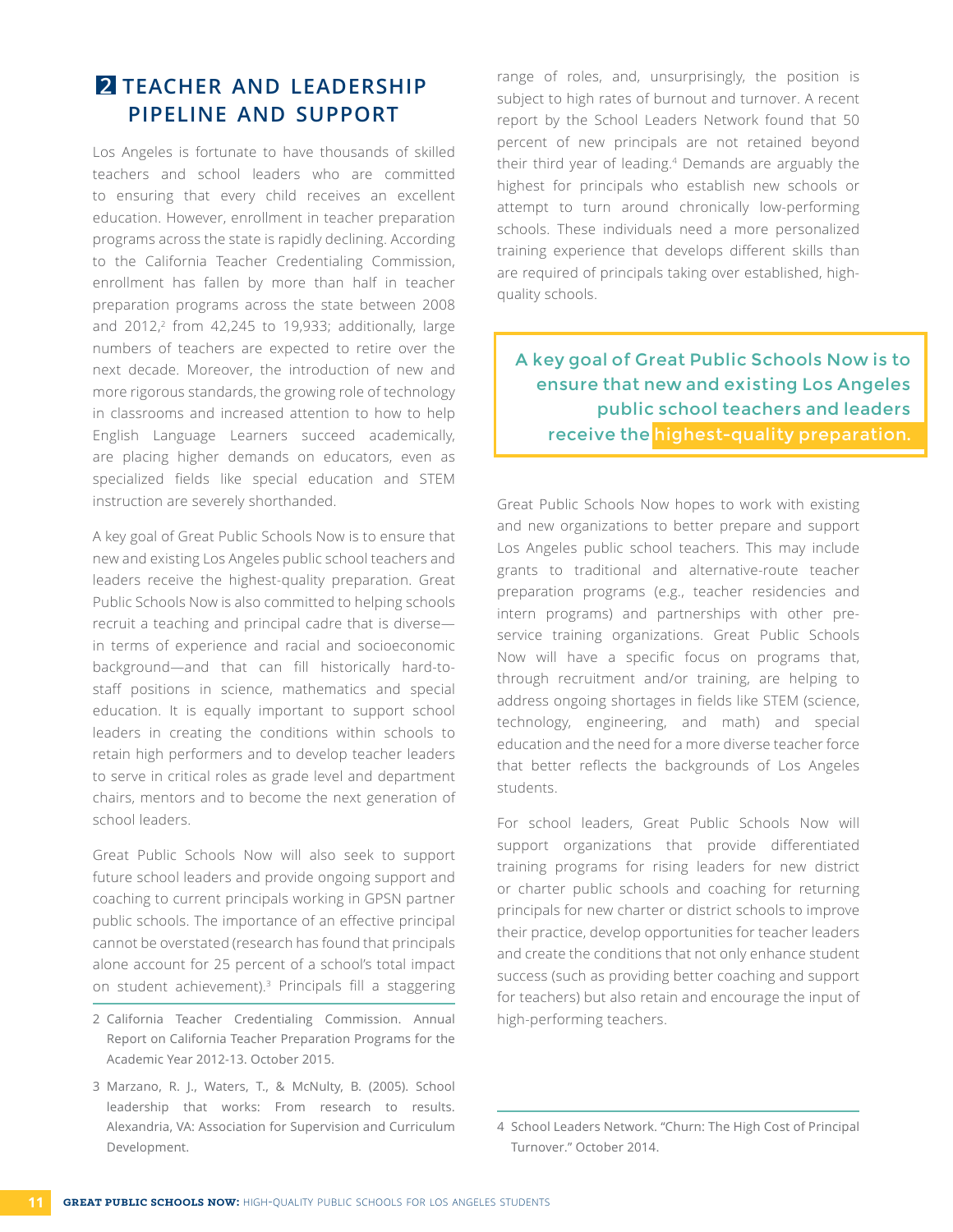## **3 facilities**

Every student in Los Angeles has the right to learn in a safe, clean, positive learning environment. Yet identifying and securing adequate facilities remains the most significant barrier to opening new charter public schools in Greater Los Angeles.

Though Proposition 39 gives charter public schools the right to "reasonably equivalent" facilities, district space is limited and can be unreliable. As a result, many charter public schools choose to build their own facilities or buy and renovate existing buildings. Others are able to secure long-term leases in commercial buildings, churches or other properties.

Great Public Schools Now will employ a range of solutions to assist charter public schools in financing long-term or permanent facilities, including subsidizing lease and debt service costs directly or by providing grants to nonprofit real estate developers. Great Public Schools Now may also seek to incentivize collaboration by mitigating some of the costs of co-location on district operated and independent charter public schools.

## **4 school replication grants for all types of schools**

Great Public Schools Now plans to support the growth or expansion of high-quality public schools or proposed schools with the potential to be high-quality in Los Angeles neighborhoods with the greatest need (i.e., those where large numbers of low-income families reside and that lack high-quality public school options). Schools that receive grants from Great Public Schools Now may include any type of high-performing public school, including charter public schools, district magnet schools, pilot, Partnership for Los Angeles schools and other district public schools, provided they demonstrate a track record or significant potential to be successful on various performance measures.

Grants to new or expanding high-quality public schools will ensure that sufficient resources are available during the first three to five years of growth in order to stabilize operations and achieve long term financial sustainability beyond philanthropic support.

# Grant-making Process and Next Steps

Great Public Schools Now knows that the most effective path to building successful school environments where students can thrive is to focus on a 'whole school' model of growth and replication, where the right autonomies ensure that every aspect of the school is driven by the mission to succeed. Therefore, Great Public Schools Now will make **targeted investments across multiple organizations – not general** 

**programmatic investments – to ensure great schools grow where the students need them the most.** More specific funding guidelines will be forthcoming in Fall 2016, but our efforts will be directed to prioritize proposals that will serve the highest concentration of students in need within our priority neighborhoods and across our four focus areas of work.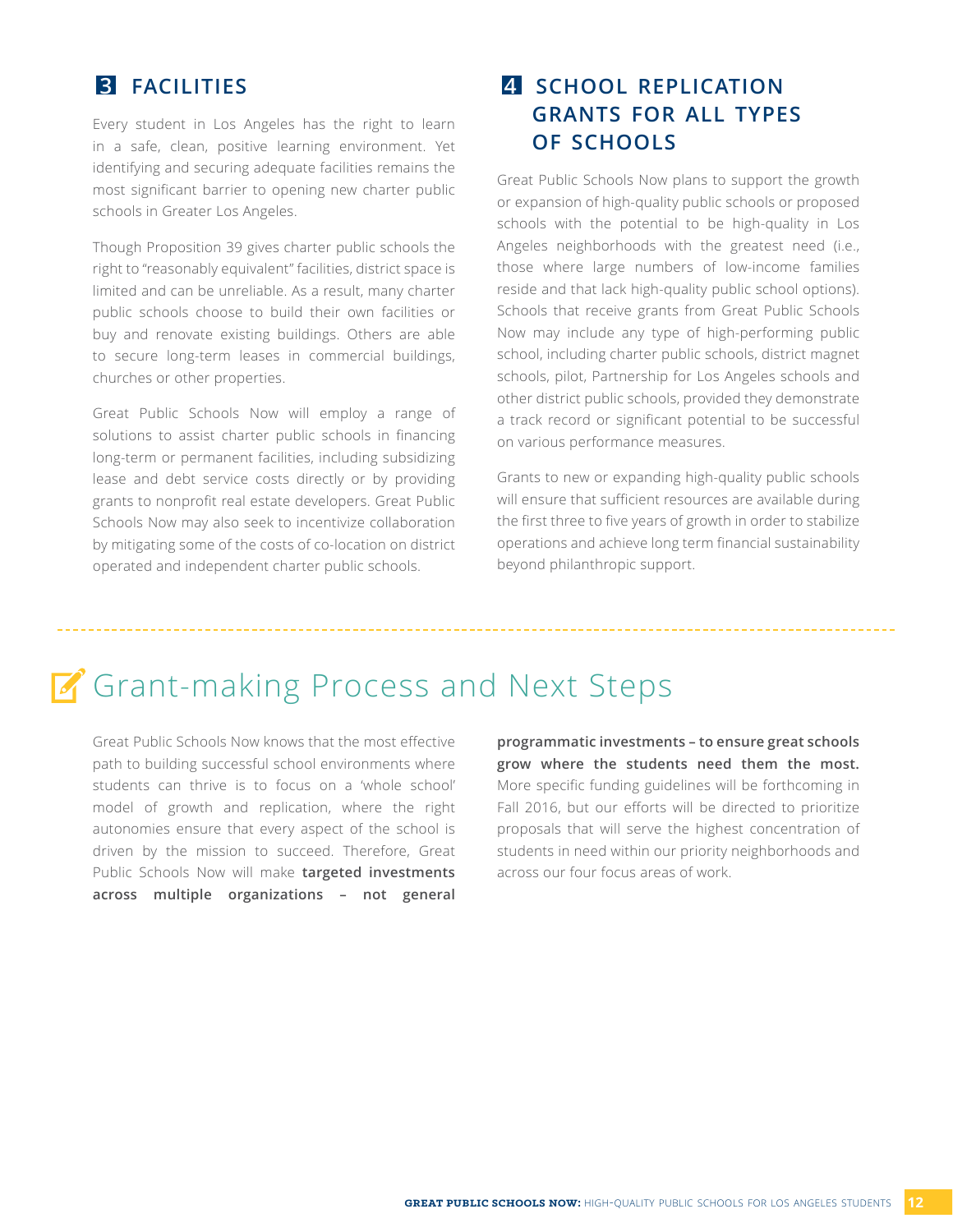## **CONCLUSION**

Great Public Schools Now is committed to dramatically expanding educational opportunity in Greater Los Angeles. We will achieve this goal by identifying what's working in existing high-performing public schools and expanding or replicating those schools so more students can have access. We will work with parents, educators, school leaders, community groups, civic leaders, LAUSD and other stakeholders and advocates throughout Los Angeles as we pursue this effort. And we will not rest until every student has access to a high-quality public school in his or her neighborhood.

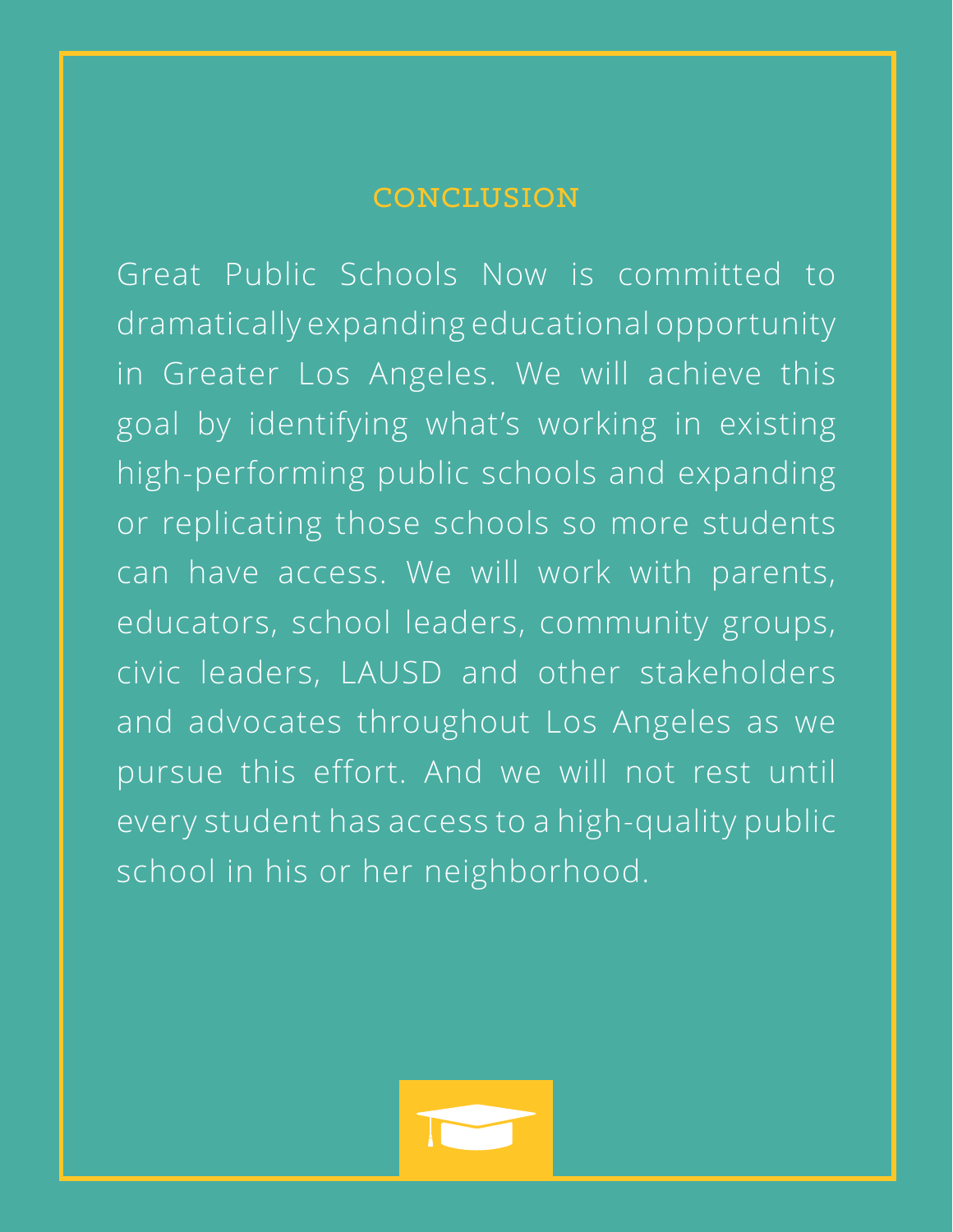